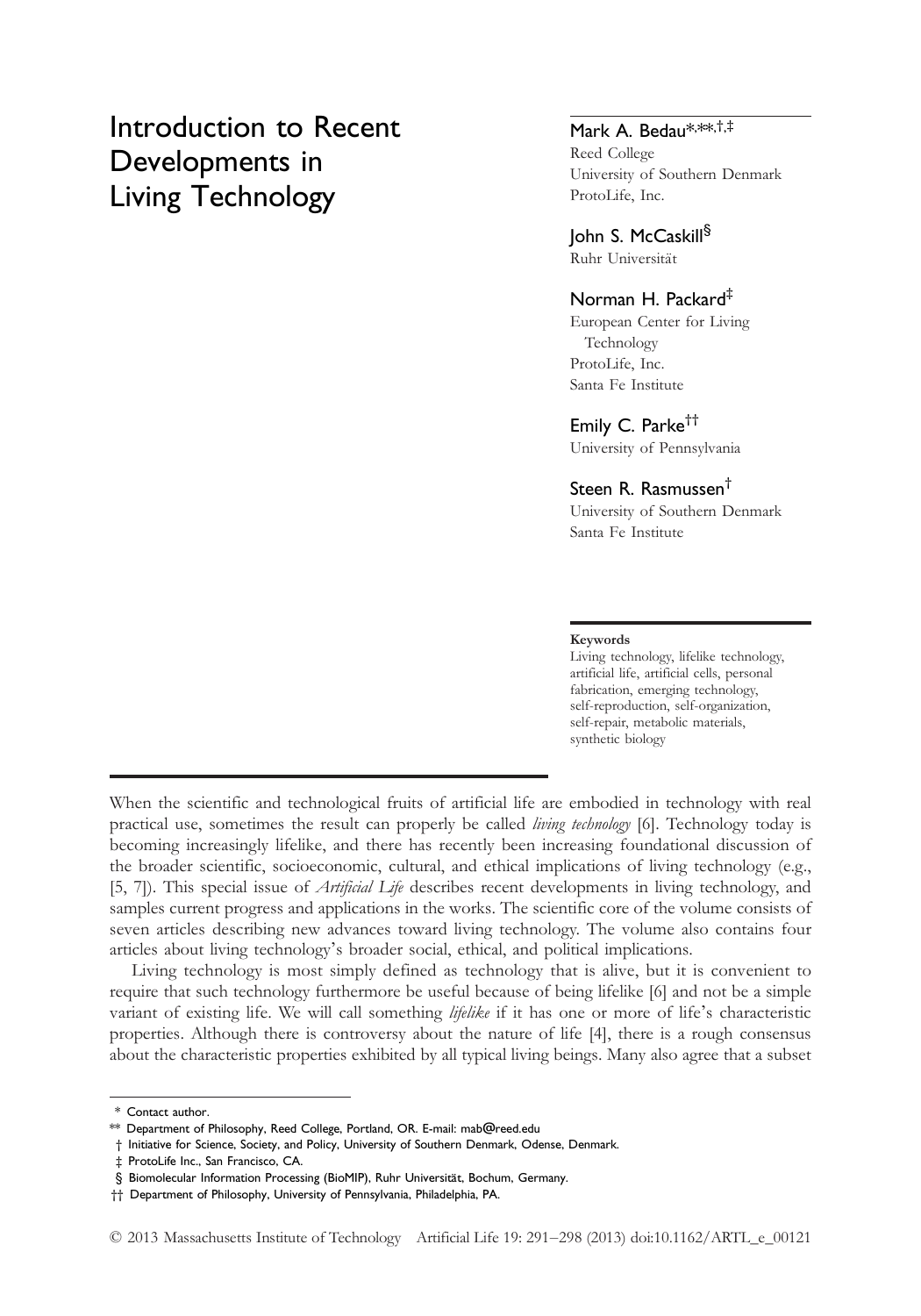Table 1. Living and lifelike technology.

| <b>Living technology</b> | Technology with all of life's core properties.                                                                                                                                                                                       |
|--------------------------|--------------------------------------------------------------------------------------------------------------------------------------------------------------------------------------------------------------------------------------|
| Lifelike technology      | Technology with almost all of life's characteristic properties.<br>Technology with only one of life's characteristic properties.<br>Technology with properties often shared with many life<br>forms, but not characteristic of life. |

of life's characteristic properties form a small explanatory core that can explain the rest of life's characteristic properties, although there is some disagreement about exactly which properties constitute that core. It is common to identify three core properties: Every life form (i) autonomously creates a boundary distinguishing itself from its environment, (ii) autonomously sustains itself through the synthesis of building blocks by harvesting energy and raw materials from the environment, and (iii) autonomously reproduces itself and evolves, through inheritance with variation of reproducible internally stored information that can activate and control the life form's crucial functions [14]. In addition to properties (i)–(iii), authors in this volume focus on other characteristic properties of life, including autonomy, homeostasis, robustness, adaptability, and the ability to learn from the environment (cf. Ikegami [11], Armstrong and Hanczyc [3], Gershenson [8], Montebelli et al. [12], Ackley [1], and Whitacre and Bender [18]). Different opinions about the core properties of life can generate different opinions about which technologies are living or lifelike.

We assume that something is alive only if it has all of life's core properties. Once we have identified life's core properties, we can distinguish between living and merely lifelike technology (Table 1). Technologies with some but not all of life's core properties are merely lifelike, and technologies with more core properties are more lifelike, although this is only a partial ordering. Although lifelikeness cannot be measured precisely, one can still notice a general trend of more technologies becoming more lifelike; see Table 1.

It should be noted that many discussions apply the term "living technology" to technologies that are merely lifelike, even though they lack some of life's core properties. These technologies can be called broadly living (i.e., either living or lifelike). To keep our terminology consistent and clear, we will distinguish between living and lifelike technology as indicated in Table 1.

For example, one can distinguish between *primary* living technology, which is alive but contains no natural biological parts and did not come from a natural life form, and secondary living technology, which does contain some living biological parts or came from a natural life form [6]. Table 2 combines the primary-secondary distinction with the living-lifelike distinction to define four categories

| Technology      | Primary<br>(uses nothing living)                                                                                                                                                 | Secondary<br>(uses nonhuman life)                                                                | Secondary sociotechnical<br>(uses humans)                                                         |  |
|-----------------|----------------------------------------------------------------------------------------------------------------------------------------------------------------------------------|--------------------------------------------------------------------------------------------------|---------------------------------------------------------------------------------------------------|--|
| Living          | • Drug-producing protocells<br>(hypothetical)                                                                                                                                    | • Drug-producing yeast [16]                                                                      |                                                                                                   |  |
| <b>Lifelike</b> | • Movable Feast Machine<br>(Ackley [1])<br>• Metabolism-driven<br>sensorimotor droplets<br>(Armstrong and Hanczyc [3])<br>• Network-buffered robot<br>(Whitacre and Bender [18]) | • Microbial fuel cell robot<br>(Montebelli et al. [12])<br>• Physarum machine<br>(Adamatzky [2]) | • Self-organizing traffic network<br>(Gershenson [8])<br>• Mind Time Machine<br>(Ikegami $[11]$ ) |  |

Table 2. Examples of primary, secondary, and sociotechnical forms of living and lifelike technology.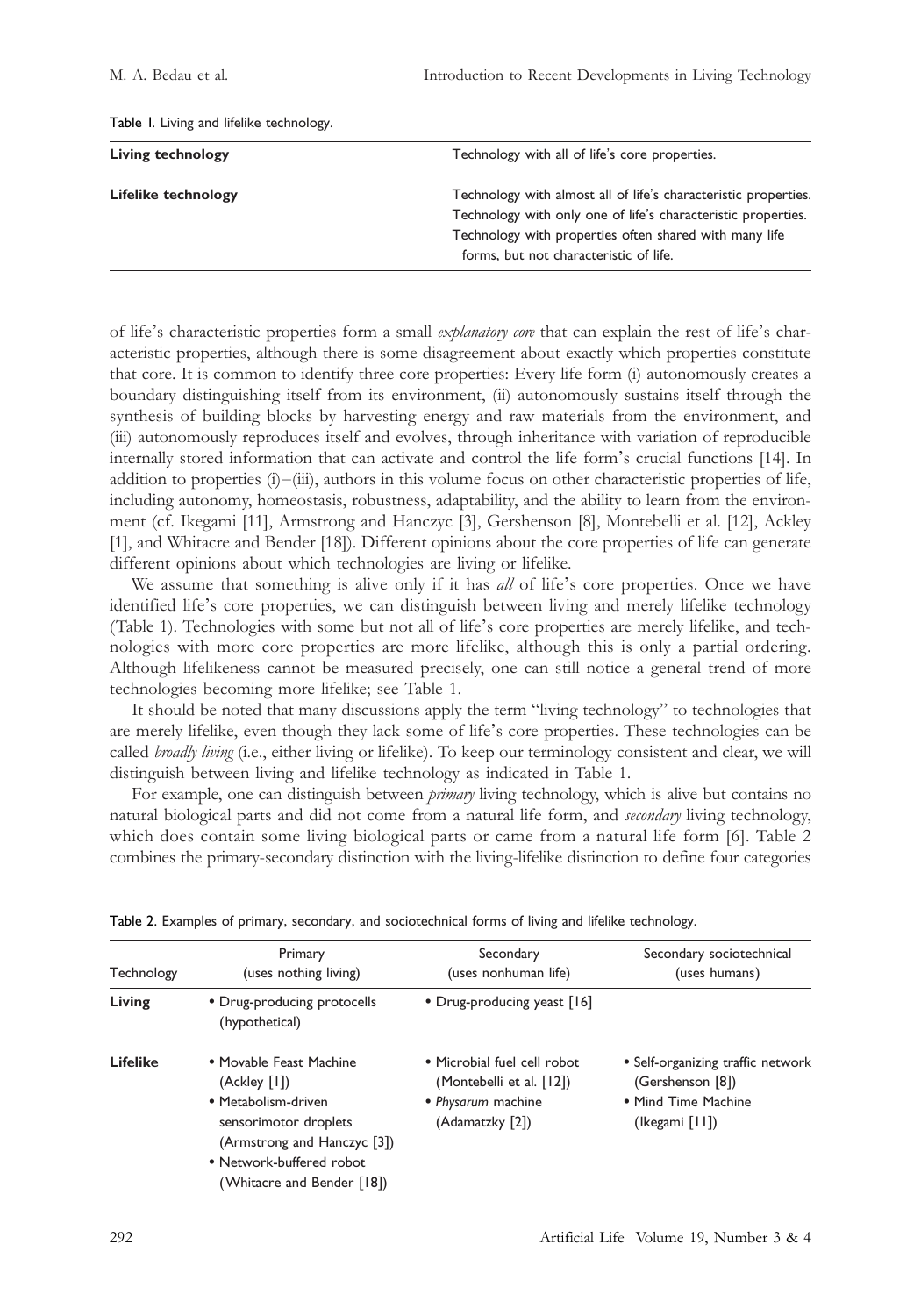of technologies: primary living technology, secondary living technology, primary lifelike technology, and secondary lifelike technology. The table applies these categories to the technological achievements reported in this volume (discussed below). For comparison, Table 2 also categorizes some additional examples of living technology. One is living yeast that was metabolically reprogrammed to produce artemisinin, an antimalarial drug [16]. Another point of comparison is a hypothetical living protocell [14] that self-assembles entirely from nonliving materials and self-reproduces (as well as performing some useful function such as synthesizing or decomposing a given substance).

The achievements of living and lifelike technology reported in this special issue are diverse and exemplify all of the categories of substrates for technology in Table 3. Artificial life traditionally distinguishes three kinds of substrates for life: soft (software simulations and models), hard (autonomous agents such as robots), and wet (biochemical test-tube creations produced in a wet lab). These material substrates define categories of living technology. Wet technologies are produced in chemical or biological laboratories. Hard technologies are autonomous agents created in hardware, including robots.  $\delta$ oft technologies here are software models or simulations that exist only in a computer (as opposed to soft matter in physics, which refers to materials sharing the soft properties of the biochemical substrate). These kinds of living technologies can be components of larger technological systems, and this creates two more categories of living technology. Sociotechnical technologies involve networks of humans that interact through information and communication technologies, such as social networks, and *mixed* technologies use nonhuman life forms inside a larger technological system. Three of the scientific articles in Table 3 involve wet technology, four involve hard technology, three are sociotechnical networks, two are mixed technologies, and five include soft technologies.

Various patterns in the achievements in living and lifelike technology are reported in this special issue (Table 4). All but one of the technologies are useful because they are lifelike, and many

|                                                       | Technological substrate    |                       |                 |                                 |                               |  |
|-------------------------------------------------------|----------------------------|-----------------------|-----------------|---------------------------------|-------------------------------|--|
| Example                                               | Soft<br>(simulation model) | Wet<br>(bio-chemical) | Hard<br>(robot) | Sociotechnical<br>(uses humans) | Mixed<br>(uses nonhuman life) |  |
| Microbial fuel cell robot<br>(Montebelli et al. [12]) | Y                          | Y                     | Y               | $\mathsf{N}$                    | Y                             |  |
| Physarum machine<br>(Adamatzky [2])                   | Υ                          | Y                     | N               | N                               | Υ                             |  |
| Sensorimotor droplets<br>(Armstrong and Hanczyc [3])  | N                          | Y                     | N               | N                               | N                             |  |
| Movable Feast Machine<br>(Ackley [1])                 | Y                          | N                     | Y               | N                               | N                             |  |
| Network-buffered robots<br>(Whitacre and Bender [18]) | N                          | N                     | Y               | Y                               | N                             |  |
| Mind Time Machine<br>(Ikegami [11])                   | Υ                          | N                     | Y               | Y                               | N                             |  |
| Self-organizing traffic network<br>(Gershenson [8])   | Y                          | N                     | N               | Y                               | N                             |  |

Table 3. Examples of categories of living and lifelike technology.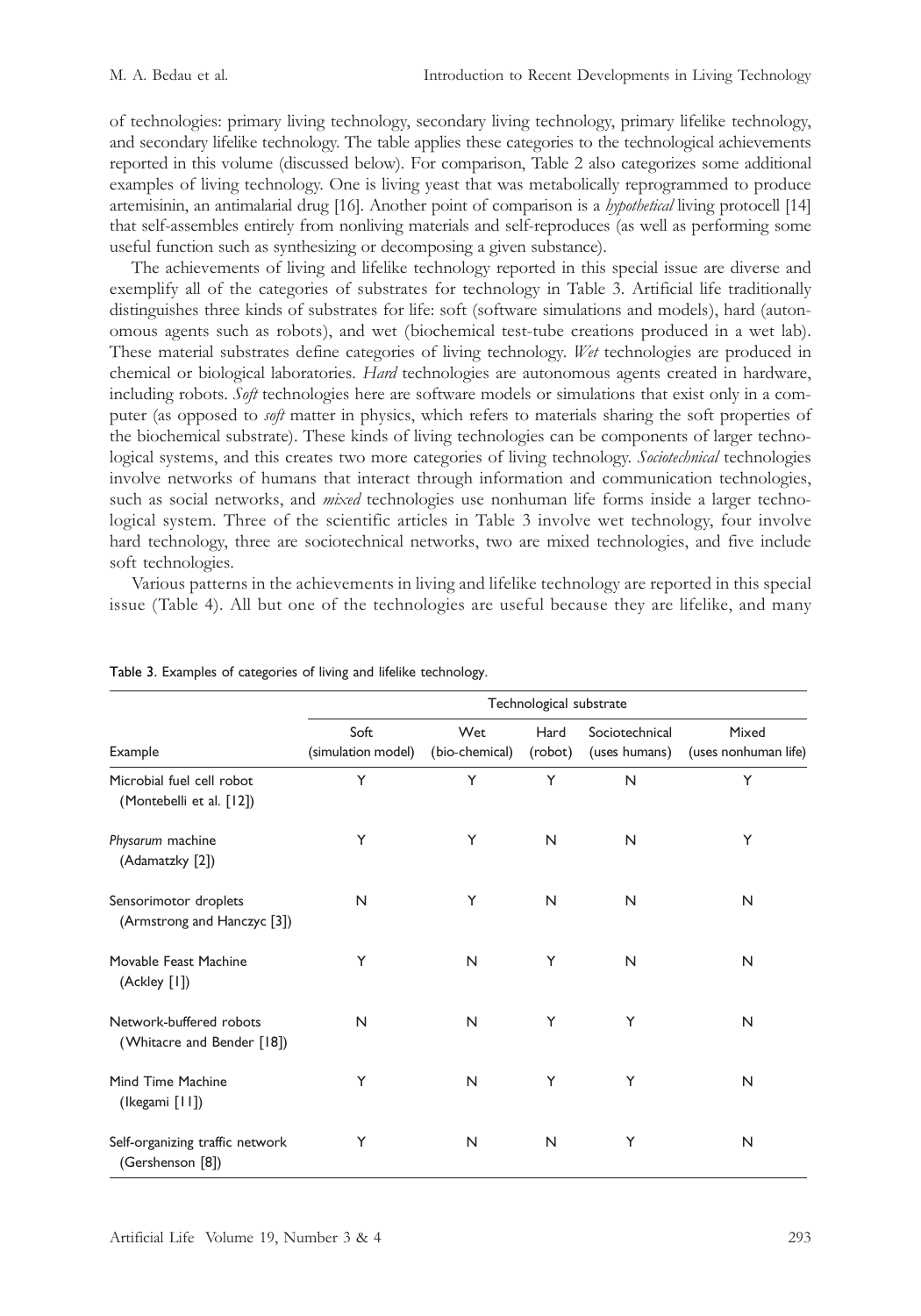|                                                       | Technological achievement |       |                               |  |  |
|-------------------------------------------------------|---------------------------|-------|-------------------------------|--|--|
| Example                                               | Useful because lifelike   | Alive | Uses nothing living (primary) |  |  |
| Microbial fuel cell robot<br>(Montebelli et al. [12]) | Y                         | N     | N                             |  |  |
| Physarum machine<br>(Adamatzky [2])                   | N                         | N     | N                             |  |  |
| Sensorimotor droplets<br>(Armstrong and Hanczyc [3])  | Y                         | N     | Y                             |  |  |
| Movable Feast Machine<br>(Ackley [1])                 | Y                         | N     | Y                             |  |  |
| Network-buffered robots<br>(Whitacre and Bender [18]) | Y                         | N     | Y                             |  |  |
| Mind Time Machine<br>(Ikegami $[11]$ )                | Y                         | N     | N                             |  |  |
| Self-organizing traffic network<br>(Gershenson [8])   | Υ                         | N     | N                             |  |  |

Table 4. Examples of kinds of achievements in living and lifelike technology.

authors describe their technology as living. However, using the distinction between living and lifelike technology (Table 1), and identifying the core properties of life as above, the achievements reported here are all at most lifelike. Primary living technology that uses no living materials or components has not yet been attained. An increasingly prevalent kind of secondary living technology consists of the products of genetic engineering, biotechnology, and synthetic biology, such as drug-producing yeast. This kind of secondary living technology extends trivially, by definition, to include even human-bred crops, animal products such as wool, and animals such as draft horses and carrier pigeons.

Different categories of broadly living technology correspond to profiles of Y or N responses to the three questions in Table 4. Strictly living technology has the profile YY∗, where ∗ is a wildcard indicating that it does not matter whether the response is Y or N. In other words, any technical achievement with Y answers to the first two questions is an instance of what we are calling living technology. (The initial Y excludes a technology if being lifelike is irrelevant to its function and use.) Primary living technology has profile YYY, and secondary living technology has profile YYN. The category of "broadly living" technology (see above) has profile Y∗∗ with wildcards to fit lifelike technology whether or not it is alive, and whether or not it uses nothing living (i.e., it is primary).

One active area of development of living technology involves the marriage of wet and hard artificial life in biomechanical devices. The future of robotics and hard artificial life requires increasing energy independence, increasing autonomy from human controllers, and increasing ability to evolve and adapt to unpredictable changes in the environment. In other words, robots must become increasingly lifelike. A step toward this goal is the bio-robot hybrid system produced by Montebelli et al. [12]. The robot scavenges for food (biodegradable materials) and water to feed the bacteria in its onboard microbial fuel cell, and this fuel cell is an "artificial metabolism" that produces electrical energy for the robot's useful work. Simulations of robots controlled by artificial neural networks with weights tuned by an evolutionary algorithm show how evolution can integrate sensorimotor and metabolic signals in these robotic autonomous agents.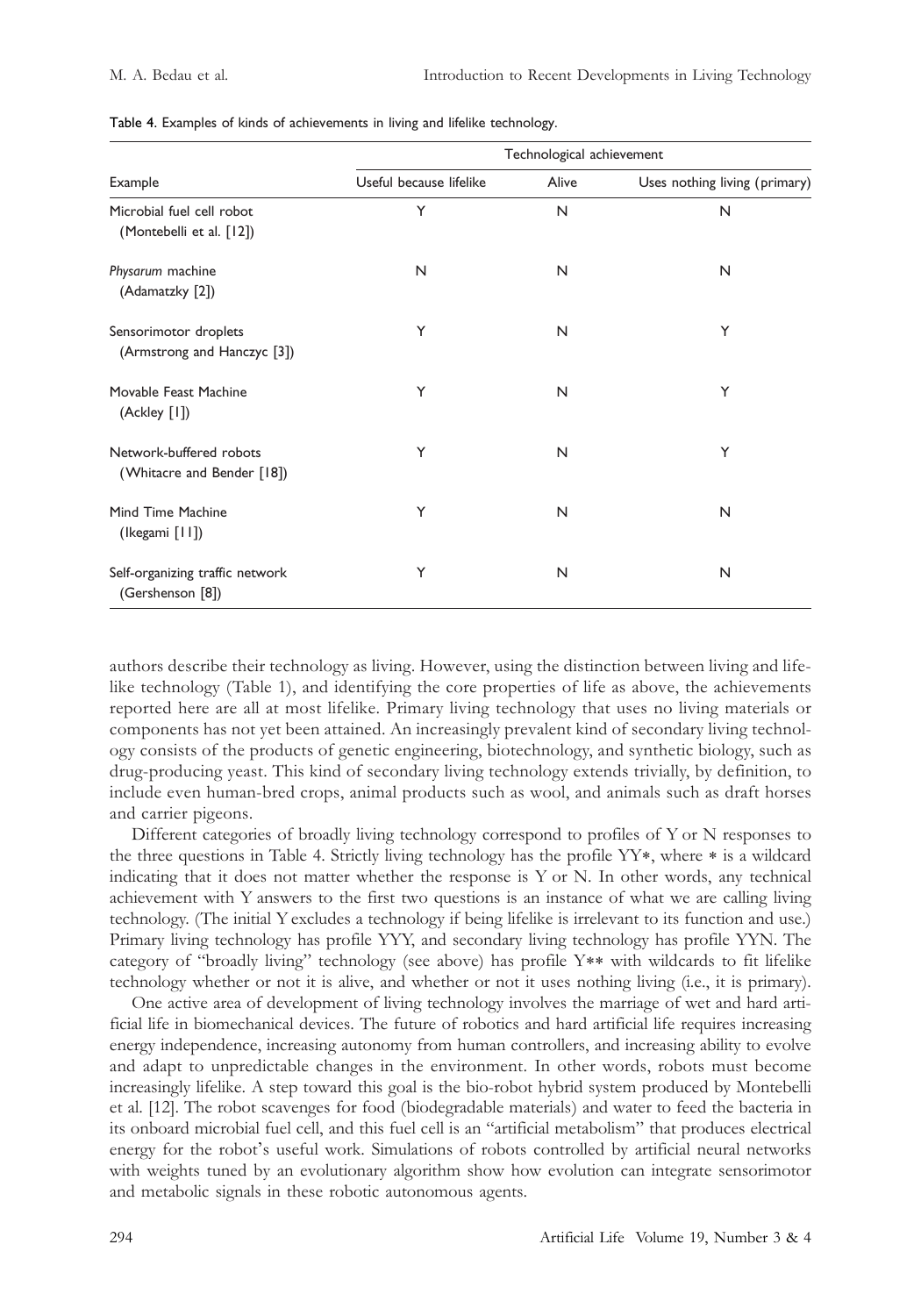Another biomechanical hybrid technology is the unconventional computers constructed by Adamatzky [2] using the slime mold *Physarum polycephalum*. It its plasmodium stage, *Physarum* is a single cell with many diploid nuclei, and it is large enough to be readily visible with the naked eye. It forms an amorphous yellowish mass that includes a network of protoplasmic tubes that feed the plasmodium. The plasmodium moves like a giant amoeba and forages for food. By placing food in carefully designed channels of growth medium and inoculating the medium with P. polycephalum, one can create Physarum machines that compute various algorithms, such as solving mazes and implementing simple circuits. A Physarum machine is created through intentional human activity, but the living slime mold is not. The input to the *Physarum* machine is achieved by the spatial location of food and inoculations, and the result of the computation is represented by the plasmodium's spatial location and the structure of its protoplasmic network. The elementary processors in this unconventional computer are the regions of the plasmodium's active growth.

Unlike the biomechanical devices produced by Montebelli et al. and Adamatzky, the droplets produced by Armstrong and Hanczyc [3] do not depend on preexisting forms of life. This work builds on a simple system of oil and strongly alkaline water that produces highly energetic droplets that engage in sensorimotor behavior [9, 10]. The saponification reaction produces a soapy crystalline substance in the droplets, and this metabolic process digests oil and alkali to power the droplet's movement. When chemical equilibrium is reached, the droplets stop moving. In principle the droplets could be chemically programmed to do useful work, so this system is an extremely simple chemical experimental model for lifelike technologies with programmable properties.

Another example of lifelike technology constructed without employing existing life forms is the Movable Feast Machine (MFM) described by Ackley [1]. This machine is an indefinitely scalable computing device designed to maximize computational power while minimizing resources of material, energy, space, and time. The MFM tiles space with finite computational units; these tiles are interchangeable, and they can be attached or removed without interrupting the MFM's ongoing computations. The resulting robust and indefinitely scalable computer consists of distributed dynamical computational agents that are continually building, preserving, and growing their own mechanisms and relationships. The MFM is much more lifelike than traditional computer technology. Ackley explains how the MFM would tackle a demon horde sort problem, which involves sorting an endless stream of numbers moving across a grid. It turns out that the MFM continues to perform well in the face of substantial transient hardware failure, just as living organisms do.

Whitacre and Bender [18] aim to produce autonomous agents (robots) that can continue to function and repair themselves when damaged, and that can adapt to environmental changes that are unanticipated by their human designers. With the aim of constructing robots that exhibit pervasive flexibility, homeostatic robustness, and evolutionary innovation, Whitacre and Bender propose that network buffering can produce adaptable robots. Partially overlapping contexts that loosely couple many versatile and functionally redundant agents produce buffered networks in which emergent robustness can be understood and designed even though the designers do not know precisely what perturbation will be experienced or where flexibility will be needed. This kind of emergent robust behavior is among life's characteristic properties.

A number of the scientific achievements described in this issue are sociotechnical systems involving a network of humans interacting with each other and with autonomous technology. One example is the Mind Time Machine (MTM) described by Ikegami [11]. The MTM is an artificial system that interacts with humans. Humans provide input to the MTM through 15 video cameras, and the machine produces goal-oriented behavior that ultimately has the purpose of enabling the machine to survive in an open and unpredictable environment. The base software that drives the MTM is a self-organizing neural network governed by pure Hebbian learning, and including a chaotic component. Ikegami describes how the MTM achieves an important lifelike autonomy, in which the system chooses its behavior by predicting the future from past experience. One of many lifelike qualities of the MTM is that its observable behavior is mostly due to transient effects rather than the structure of attractors. The MTM is another testing ground for general design principles for living technology.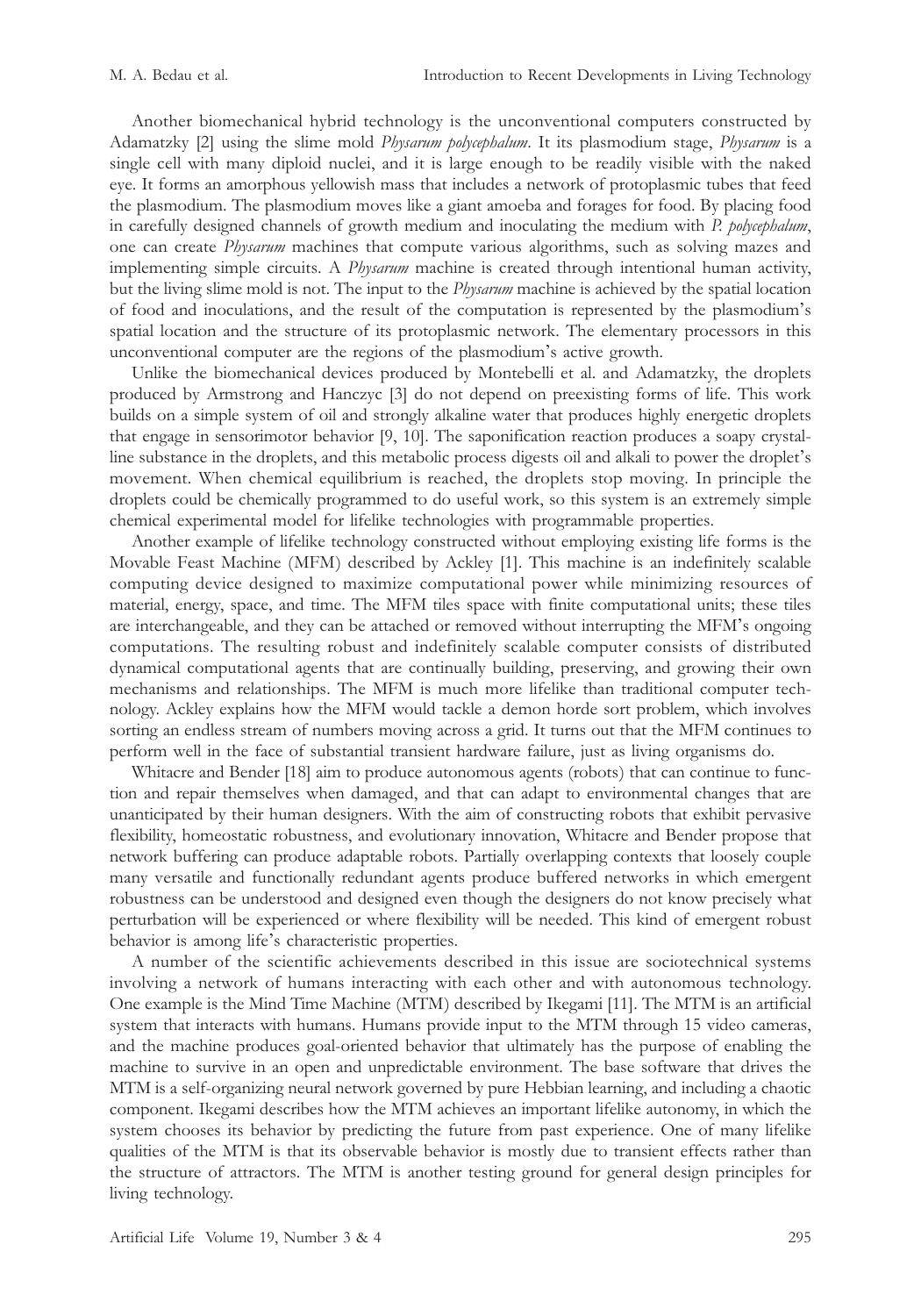Gershenson [8] applies living technology to a wide range of problems associated with urban life. These problems are difficult in part because they are dynamic and involve mobility, logistics, telecommunications, governance, safety, and sustainability. One example involves efficient mass transportation networks that aim to decrease the use of private automobiles. Current transportation networks are designed to function rather like a clock. Gershenson advocates a self-organizing transportation network that is more like a healthy heart, instantly adapting to changing system demands. Like the decaying pheromones deposited and sensed by ants, Gershenson's adaptive transportation network uses an "antipheromone" that increases in strength over time but is erased by traffic. Computer simulations show that vehicles in self-organizing traffic networks communicate via antipheromones and balance network load as well as minimizing idle vehicles and traffic collapses.

Although the bulk of this special issue consists of scientific and technical articles on achievements in living technology, more than a third of the articles investigate and evaluate the broader social and ethical issues raised by living technology. Living and lifelike technology has already begun appearing in health care, typified by robots used in surgery, transportation, cleaning, and alleviating cognitive impairment. Lifelike robots have the advantage of being highly flexible and able to adapt to their surroundings, so they can act autonomously without external control by humans. Peronard [13] reports survey results about people's readiness to try using robots and other living technology in a health-care setting. Health care is an interesting context for investigating public acceptance of living technology for many reasons. Health is a concern for everyone, demographic trends show an increasing number of patients per caregiver, and patients are especially vulnerable and easily manipulated. Solid social-scientific survey results could indicate what factors affect how well living technology will be accepted in health care. Peronard compiled data from 200 people involved in health care, including nursing staff, managers, consultants, and a few patients. People with a high readiness to accept living technology tend to be older, involved in management, and involved in decisions about what technology to adopt. By contrast, those with a low readiness to accept living technology tend to be younger and uninvolved in management or decisions about technology.

The responsibility of government to develop and regulate new and emerging technologies is especially challenging, according to van Est and Stemerding [17], because of two bioengineering megatrends: biology becoming technology, and technology becoming biology. The second trend is the rise of living technology. Europe's troubled history with genetic engineering ensures that living technology will generate public political debate. A central challenge for good governance is to both promote and regulate living technology. Van Est and Stemerding [17] examine four models for addressing this challenge. The dominant model today is *reactive regulation*, but this model is hindered by uncertainty about scientific and technological developments, uncertainty about tradeoffs among competing social values, and uncertainty about the adequacy of current regulations. All three kinds of uncertainty arise with living technology. Modern technology assessment aims to anticipate the positive and negative effects of technological changes, and the results are used by the anticipatory regulation governance model. The *deliberative government* model uses the wisdom of the crowd to address scientific and technical uncertainty, and it includes the general public when assessing new technologies. The fourth model is *anticipatory governance*; this model addresses regulatory uncertainty by promoting the scientific social responsibility of the scientists and engineers on the front lines of basic research and development. Rather than affecting technology downstream through regulations that constrain technological products, anticipatory governance works upstream by encouraging scientists involved in R&D to be socially responsible about the technology they produce. If scientists involved upstream in R&D are responsible, the need for downstream technology regulation will dwindle.

Many of the dangers associated with living technology are discussed by Wills et al. [19]. Heidegger's critique of technology implies that humanity does not understand life well enough to harness its powers safely and fairly. According to Wills et al., the real danger of living technology comes from "the power it can deliver to agencies . . . to own, manipulate and control . . . aspects of nature that have until now been outside the range of human exploitation," and "the proposal to create living technology strikes at the heart of the relation between humanity and nature—indeed, at what we take each to be." Wills et al. believe that scientists have a responsibility for the broad consequences of the fruits of their scientific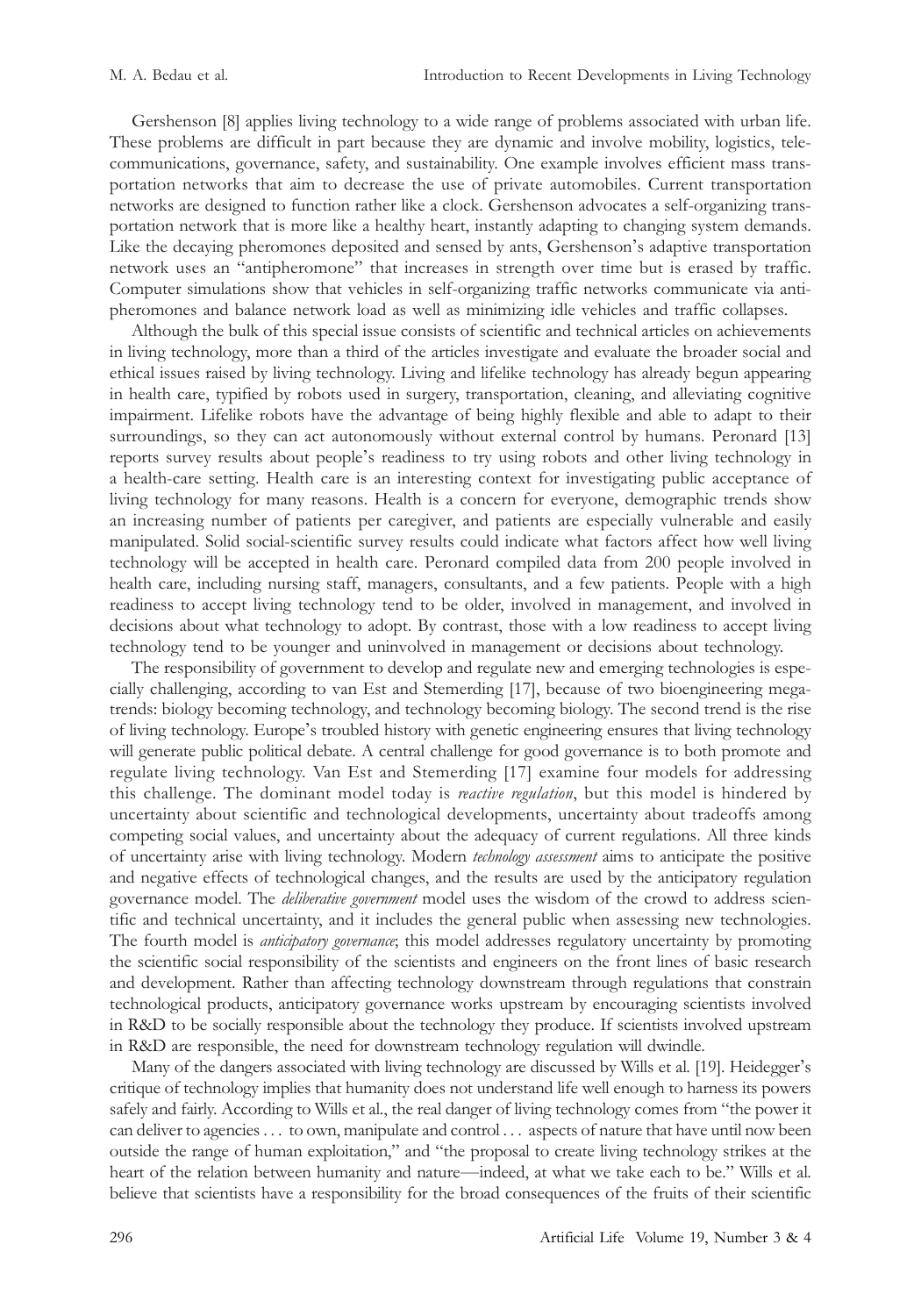effort, and they think that ethical reflection about technology and society should presume the intrinsic worth of all living beings. The dangers Wills et al. see in living technology are reflected in the Prometheus myth and its modern incarnation in Mary Shelley's novel, Frankenstein, in which scientists create life with only the faintest inkling of the long-term harm to humanity and the natural world.

Heidegger's critique of technology is given another interpretation and application to living technology by Riis [15]. Riis uses Heidegger's evaluation of cybernetics to infer what he would say about living technology. Although Heidegger emphasizes the profound danger lurking in technology, Riis stresses that Heidegger would view living technology as the "ultimate" form of technology, for the following reason. The fundamental aim of technology is to produce something, and the "ultimate" or "highest" or "ideal" form of production avoids any external agency. The highest form of technology produces things as nature does—without external agency—and the hallmark is life reproducing itself. So, living technology refutes the typical dichotomy between the natural and the artificial, for it is both; it reproduces naturally, because of being alive, but it is an artificial construction that produces something unnatural. Riis ends up defending a perspective on technology that is informed by Heidegger but allows for and embraces the perpetual unfolding of living technology that regulates and controls itself autonomously.

The core properties of life represent functionality whose power is manifest in the natural world, but this functionality is largely absent from conventional nonliving technology. As we understand more about the nature of life, both from studies of existing life and from studies of artificial life, the lure of technologies that harness the functionality of life will grow stronger.

Some of the articles in this volume represent explorations of a variety of experimental and technological realizations that have lifelike properties. This exploration of lifelike technology helps map the landscape and identify pathways toward the realization of fully living technology. When technology becomes alive, unique new issues arise, both in understanding its nature and in understanding its relationship to us. Living technology can simultaneously be powerful, helpful, and dangerous. The articles presented here take some early steps on a socially responsible path toward living technology.

#### **References**

- 1. Ackley, D. H. (2013). Bespoke physics for living technology. Artificial Life, 19(3-4), 347-364.
- 2. Adamatzky, A. (2013). Slimeware: Engineering devices with slime mold. Artificial Life, 19(3-4), 317-330.
- 3. Armstrong, R., & Hanczyc, M. M. (2013). Bütschli dynamic droplet system. Artificial Life, 19(3–4), 331–346.
- 4. Bedau, M. A., & Cleland, C. E. (Eds.). (2010). The nature of life: Classical and contemporary perspectives from philosophy and science. Cambridge, UK: Cambridge University Press.
- 5. Bedau, M. A., Guldborg Hansen, P., Parke, E., & Rasmussen, S. (Eds.). (2010). Living technology: 5 questions. Copenhagen: Automatic Press/VIP.
- 6. Bedau, M. A., McCaskill, J., Packard, N., & Rasmussen, S. (2010). Living technology: Exploiting life's principles in technology. Artificial Life, 16(1), 89-97.
- 7. Bedau, M. A., & Parke, E. C. (2009). The ethics of protocells: Moral and social implications of creating life in the laboratory. Cambridge, MA: MIT Press.
- 8. Gershenson, C. (2013). Living in living cities. Artificial Life, 19(3-4), 401-420.
- 9. Hanczyc, M. M. (2011). Metabolism and motility in prebiotic structures. Philosophical Transactions of the Royal Society B, 366, 2885–2893.
- 10. Hanczyc, M. M., Toyoto, T., Ikegami, I., Packard, N., & Sugawara, T. (2007). Fatty acid chemistry at the oil-water interface: Self-propelled oil droplets. Journal of the American Chemical Society, 129, 9386–9391.
- 11. Ikegami, T. (2013). A design for living technology: Experiments with the mind time machine. Artificial Life, 19(3–4), 387–400.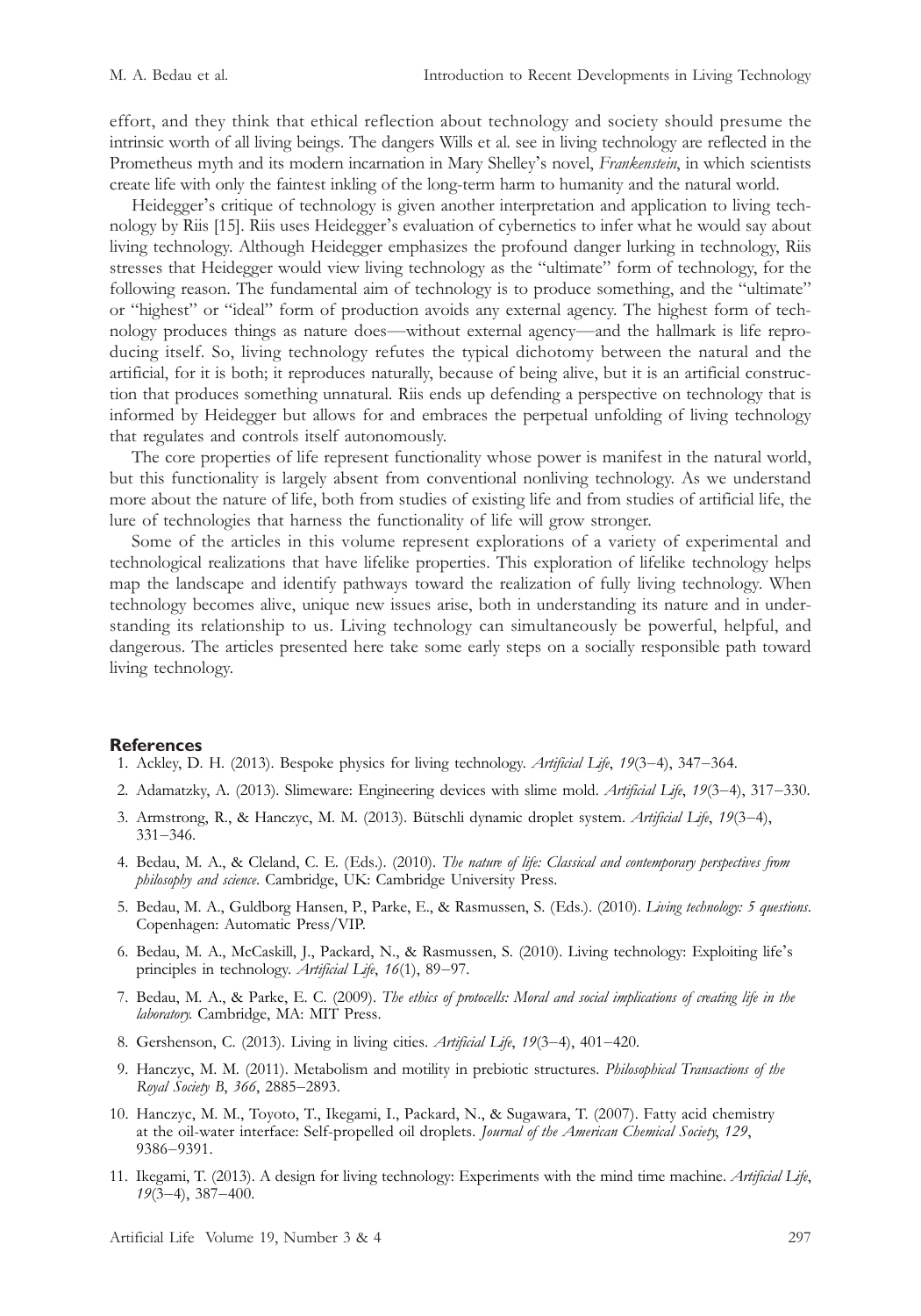- 12. Montebelli, A., Lowe, R., & Ziemke, T. (2013). Toward metabolic robotics: Insights from modeling embodied cognition in a bio-mechatronic symbiont. Artificial Life, 19(3-4), 299-315.
- 13. Peronard, J.-P. (2013). Readiness for living technology: A comparative study of the uptake of robot technology in the Danish health-care sector. Artificial Life, 19(3-4), 421-436.
- 14. Rasmussen, S., Bedau, M. A., McCaskill, J. S., & Packard, N. H. (2009). A roadmap to protocells. In S. Rasmussen, M. A. Bedau, L. Chen, D. Deamer, D. C. Krakauer, N. H. Packard, & P. F. Stadler (Eds.), Protocells: Bridging nonliving and living matter (pp. 71-100). Cambridge, MA: MIT Press.
- 15. Riis, S. (2013). The ultimate technology: The end of technology and the task of nature. Artificial Life, 19(3–4), 471–485.
- 16. Ro, D.-Y., Paradise, E. M., Oullet, M., Fisher, K. J., Newman, K. L., Ndungu, J. M., Ho, K. A., Eachus, R. A., Ham, T. S., Kirby, J., Chang, M. C. Y., Withers, S. T., Shiba, Y., Sarpong, R., & Keasling, J. D. (2006). Production of the antimalarial drug precursor artemisinic acid in engineered yeast. Nature,  $440$ , 940–943.
- 17. van Est, R., & Stemerding, D. R. (2013). Governance strategies for living technologies: Bridging the gap between stimulation and regulating technoscience. Artificial Life, 19(3-4), 437-450.
- 18. Whitacre, J., & Bender, A. (2013). Pervasive flexibility in living technologies through degeneracy based design. Artificial Life, 19(3–4), 365–386.
- 19. Wills, P. R., Williams, D. L. F., Trussel, D., & Mann, L. R. B. (2013). Harnessing our very life. Artificial Life, 19(3–4), 451–469.